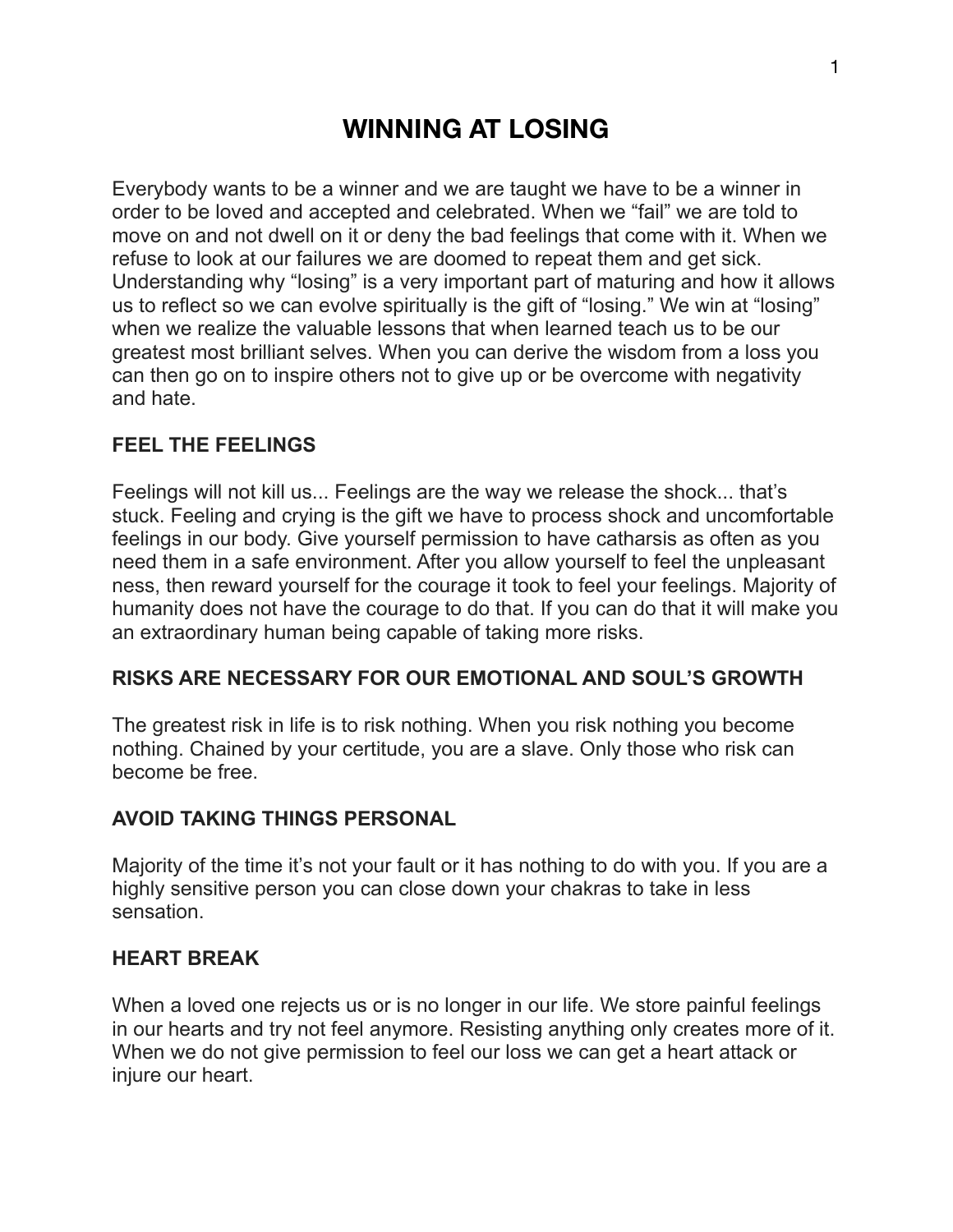#### **REJECTION**

Rejection is all about it being a mirror of your self-rejection... When you accept yourself no one can reject you. They can only say "No" to your ideas and contribution at this time.

#### **SHAME**

When we judge ourselves as broken or wrong we feel shame. Shame is only real when we judge ourselves. It's a heavy feeling that lives inside of us until we forgive ourselves for that judgement and we free ourselves from it.

#### **BITTERNESS**

When we have experienced so much rejection we begin to believe nothing great is going to happen to us and we close down ourselves which then ensures nothing great can happen. We must release the bitterness so we can experience the sweetness of life again.

"Don't get bitter get better" - learn more skills, take more closes do more outran and networking. Get better at what you are aspiring to do.

#### **WORRY**

If you are depressed you are living in the past. If you are worried you are living in the future. If you live in the present there is no pain or suffering only opportunity to choose love.

"Para que te preocupas. Si puedes hacer algo lo vas hacer, si no, entendías para que te preocupas…"

#### **GRIEF**

When we don't allow ourselves to mourn our grief can get stuck in our lungs and cause us diseases and an inability to breathe. Grieving our loss is very important to moving forward.

#### **JUDGEMENT**

Majority of the times when we are not experiencing love and joy is because of the judgments we made against ourselves and others that keep us disconnected to ourselves, others and the divine. If you look at every situation that causes you pain and suffering you will see that there are many false interpretations of reality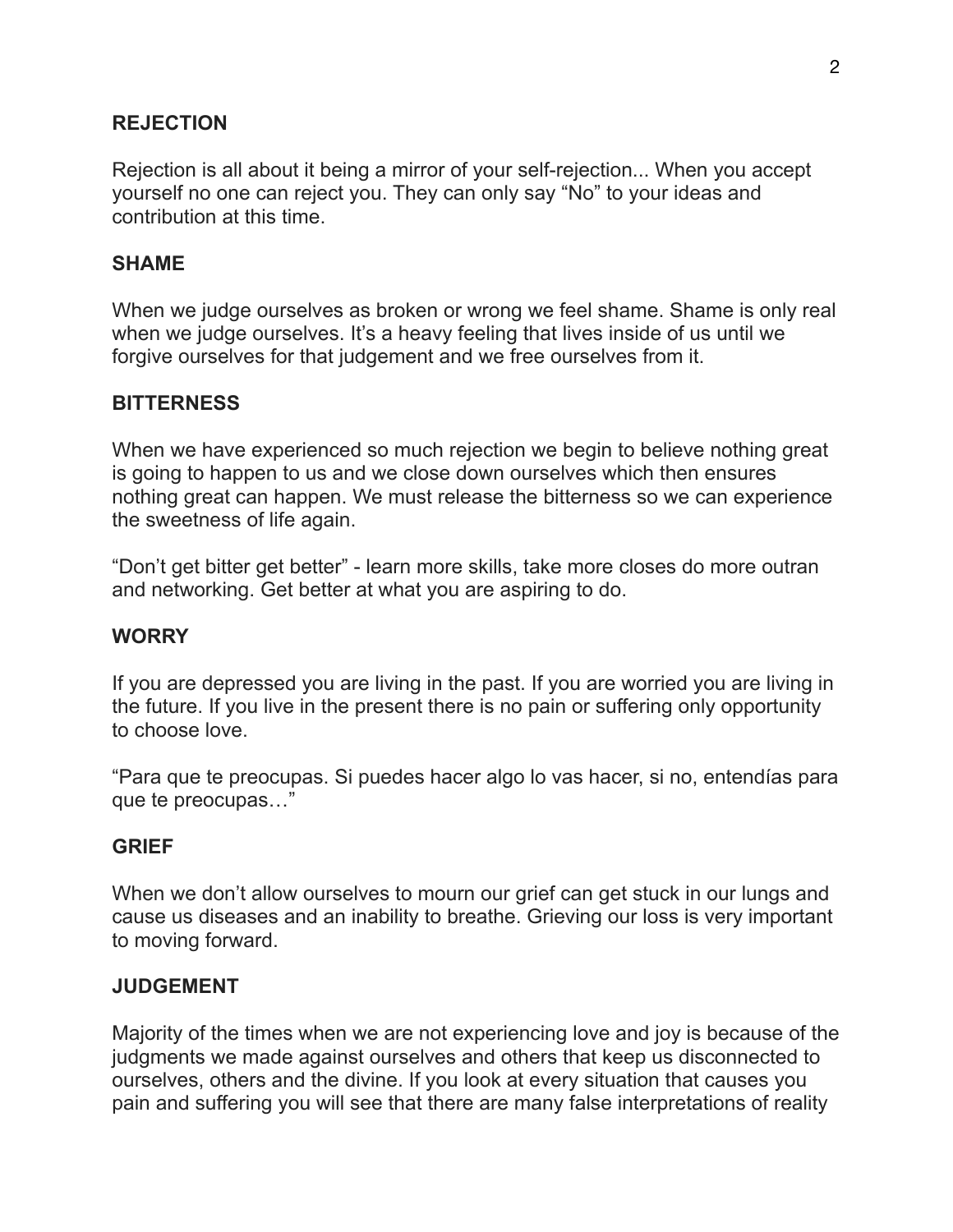and judgements. When we can forgive ourselves for all those judgements we can let go of the pain. The hooks to the past are the judgements. We can let it go when we can let go of the judgement and the need to be right about how wrong and others are.

### **TIPS ON HOW TO STAY RESILIENT**

### **ATTITUDE OF GRATITUDE**

Write a list of 100 things you are grateful for in your life: Don't take anything for granted. - Be grateful for your body and that all your senses work. That you can walk that you have hair or whatever you take for granted. In acknowledging what you do have you raise your frequency and you realize that have already won.

You were born a winner because 1 million sperm competed to be you and the winning sperm created you.

### **BEING OF SERVICE**

When we get rejected or have a disappointment - we shut down. Being of service gets you back in the flow. When we can expand our hearts to help others we can overcome that which pains us.

When your dreams aren't coming true help other people make their dreams come true... eventually the universe has to reward you for this effort and helps makes your dreams come true…

### **FOCUS ON LOVE & CHOICE & POSSIBILITY**

Every single second we can only focus on love or fear. Fear is a reaction and love is the only choice. The more we are aware in the present that everything is a choice the faster we can manifest and get the life we want.

### **YOU ARE THE AUTHOR OF YOUR DESTINY**

See yourself as the protagonist of your story. You are not a victim of it. If you see yourself as a victim you will always be reacting to life. To get you to a higher frequency you must start asking questions as though you have full control of life and then life responds to you that way.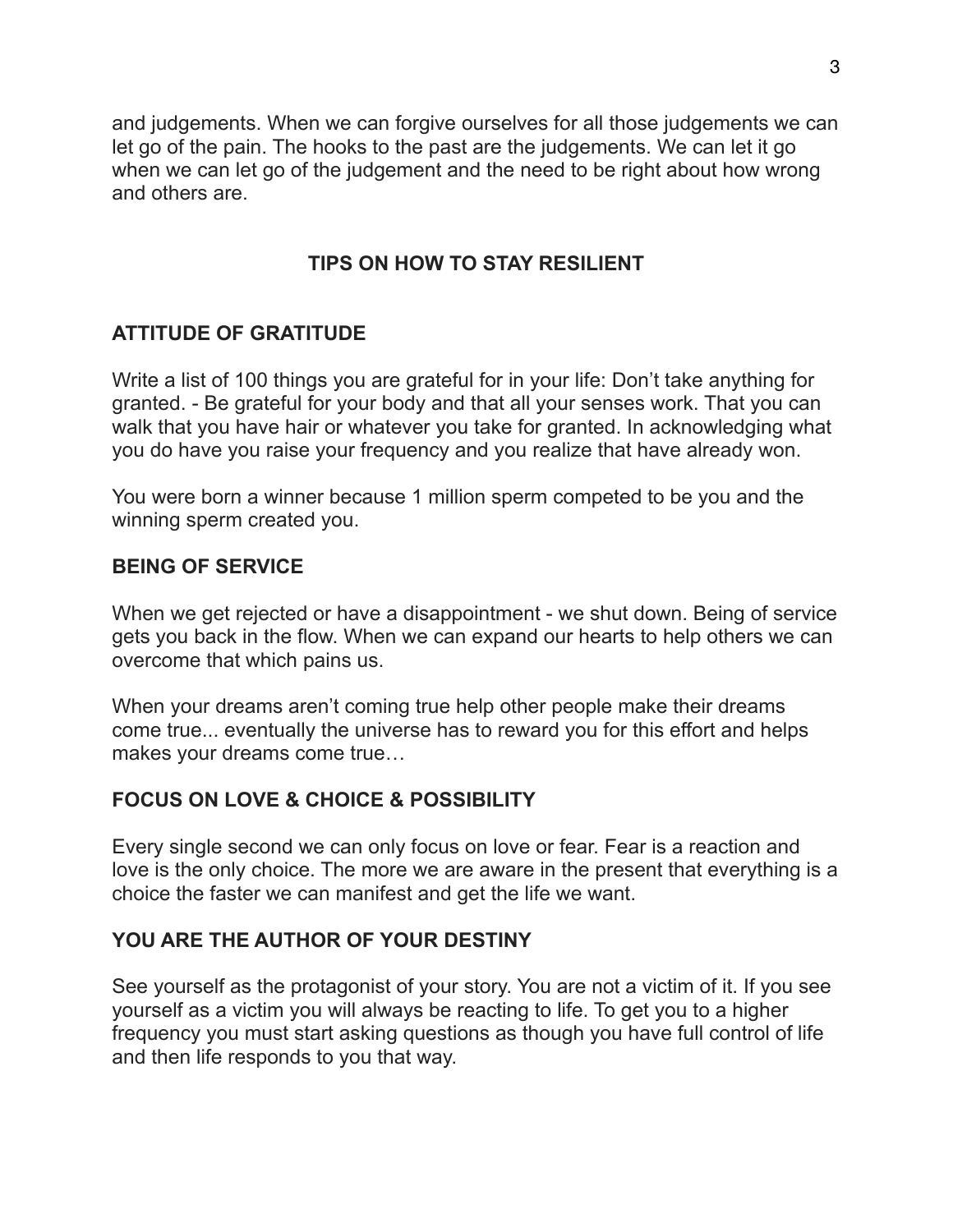Instead of asking, "Why me?" Ask, "Why did I choose this experience? Why would I want to have this painful experience? What did my soul want to learn from this?" We do not learn from pleasant experiences usually, we are forced to experience bad things to choose more love or loving people in our life.

If you had a parent that was unpleasant ask "What did I want this parent to teach me?"

When we do not get picked for something, ask, "What is coming my way that is better for me?"

When someone won't go out with you, ask, "Who is coming my way who will be better suited for me?"

When opportunity isn't coming your way, ask, "What opportunity can I create to create more opportunities for myself and others?"

The universe always responds to our questions by giving us answers through signs, people, songs, etc.

### **BLESS YOUR MESS**

How is you problem a blessing? Find all the ways your problem or pain is a blessing and then it can liberate you.

### **LAUGH AT HOW RIDICULOUS LIFE REALLY IS**

Life is ridiculous. We are expected to live outlives for others and there are exaggerated expectations as far as who we need to be. We are given contradictory messages all the time. This distance and duality is a joke.

The more you laugh the more freedom you have. Laughter YOGA - make yourself laugh through exercises and it will be contagious and it will feel great. The more you laugh the more you raise your frequency and immune system… Do stand up and make fun of yourself. The more you can laugh at anything painful in your past the more freedom you have to be your authentic you.

### **FAIL FORWARD**

"There is no failure only feedback." Failure only happens when you stop trying and give up. Failure is the inability to see the lesson. If something happens to you three times ask, "What is the lesson I refuse to learn? I would like to know it now so I don't have to experience this again?"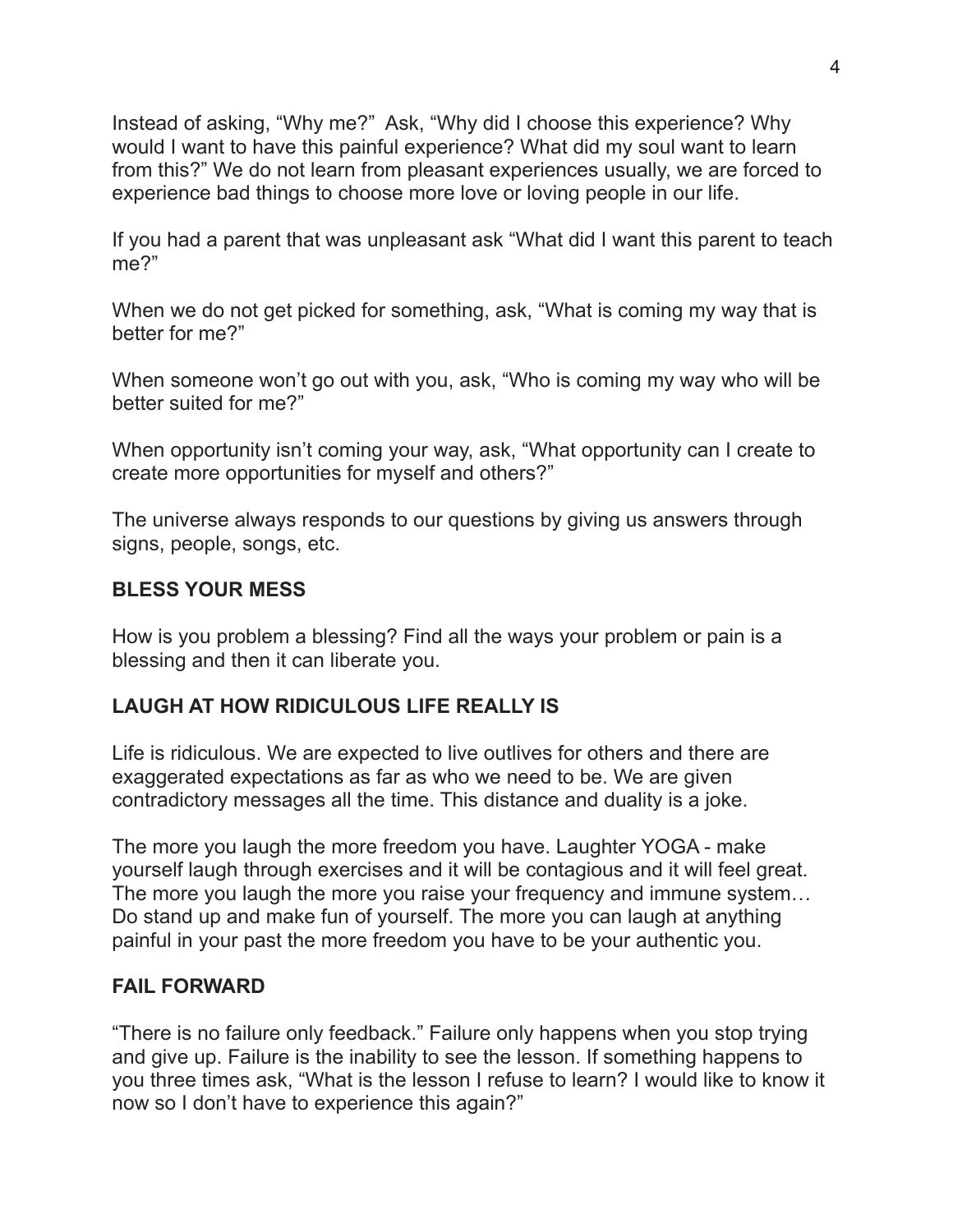If you keep running into the same "jerks" more than three times, ask, "What judgement do I have against myself that I am not aware of that keeps creating this situation?"

### **DECLARE YOURSELF A WINNER**

No one can deem you worthy, or lovable or an artist or a winner. Only you can declare yourself a winner. Dignity is knowing that only you have the power and permission to allow things, ideas, energies, and concepts into your reality. You get to decide what makes you a winner. You can declare yourself a winner because you won't give up on your dreams.

### **WAYS TO HEAL YOURSELF ON YOUR OWN**

### **WRITING YOUR THOUGHTS CAN HEAL YOU**

Keep a journal. So you can give a voice to your unconscious mind. There are messages that you have refused to hear because you were coming from shame. Give yourself permission to hear them. If voices are negative and self-destructive say "Thank you for sharing, but if it's not for my highest good, I no longer wish to hear them."

### **MOVE YOUR BODY HONORING YOUR PAIN**

Allow your body to move and dance to express your sorrow and pain and do it barefoot so you can shake off the bad feelings and ground them.

### **SING YOUR HEART OUT**

Singing raises your frequency and connects you to your dive self.

#### **PAINT YOUR FEELINGS**

By taking colors and putting them on a canvas you release your negative feelings and leave them there.

### **HOW TO COMPLETE THE PAST WITH THOSE WHO HAVE DIED OR MOVED OUT OF YOUR LIFE**

We are here to celebrate our lives as often as we can because life is so precious.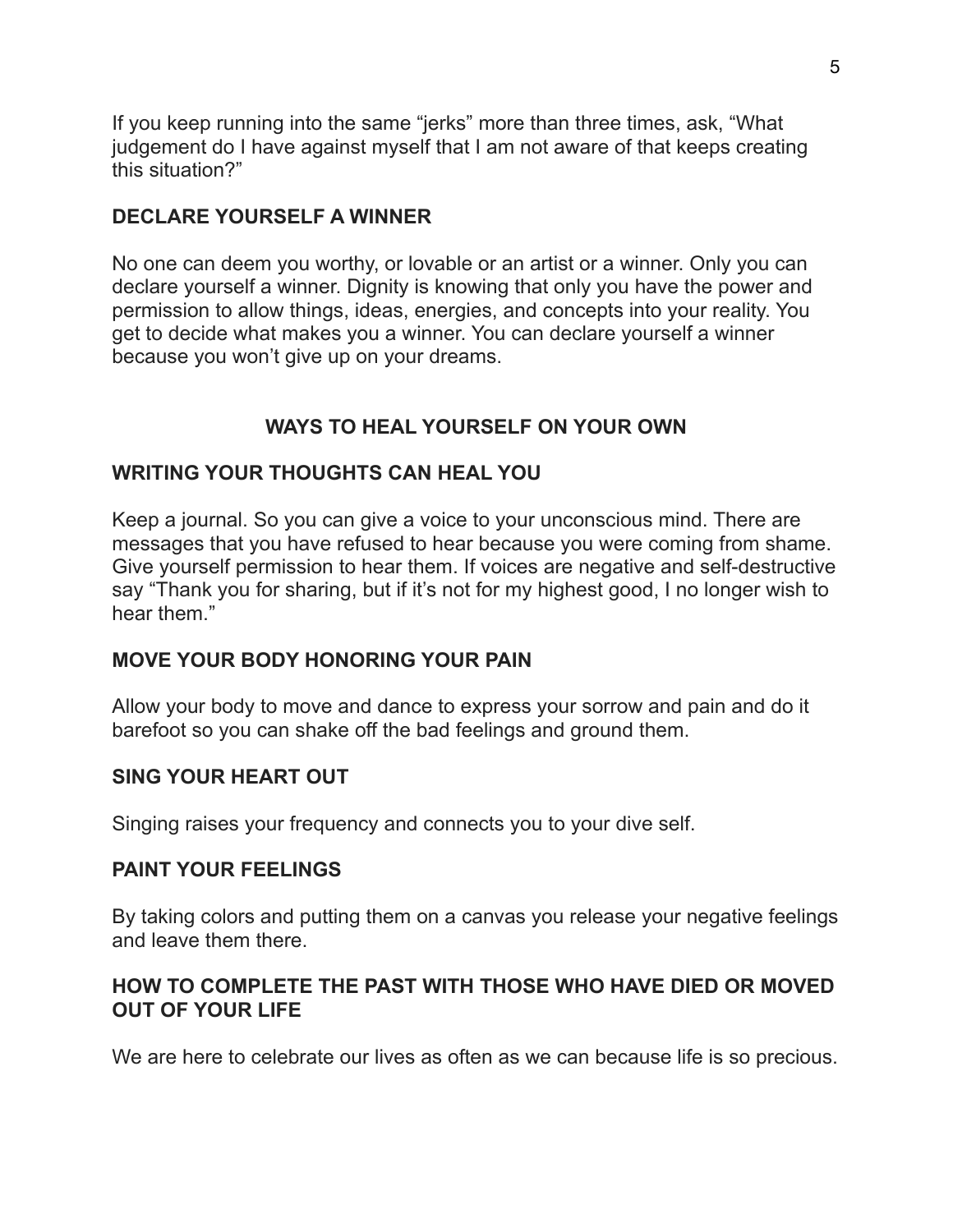When we incarnate only 40% of our soul incarnates in a body and the rest stays on the other side. Everyone we love and are close to are already on the other side because they are part of our soul group, we are a theater company of souls playing different roles for each other.

Only love is real everything else is an illusion... people die when they have competed their soul lessons and must go home to contInue their soul's journey.

We all have Exit Points in our timeline so if we are done with our lessons.

Honor people with scholarships, writing poems, writing monologues. Writing their obituary or writing them a letter to complete with them by saying everything that you didn't get to say to them. You can also admit the regret and forgive yourself for any regrets.

### **DEPRESSION AND SUICIDAL THOUGHTS**

Unrepressed anger causes depression. Psychiatrist would say it's a chemical imbalance. I would say it's that and much more.

We may have "Death wishes" and not know it.

# **EXERCISE: REMOVING DEATH WISHES**

Imagine a computer screen in front of you and a keyboard. Ask Archangel Michael to show you all of your "Death Wishes" - a picture will appear. If there are more than one picture. Then

# **ANGELS - YOUR DIVINE TEAM**

You have come to earth to win and spread love and joy and be brilliant. That is the destiny of everyone if you accept that on this journey you can not do it alone and you must give up your pride to think you have to do it alone. You are not alone. You have so many people conspiring for your greatness.

# **ALWAYS ASK FOR ASSISTANCE**

You are not alone. Ask your Divine team for assistance. They must be asked. "I request a most benevolent outcome with me getting a writing job, getting the relationship of my dreams, getting all the money necessary to have all of my bills paid, etc".

### **REMOVING EXCESS EMOTION**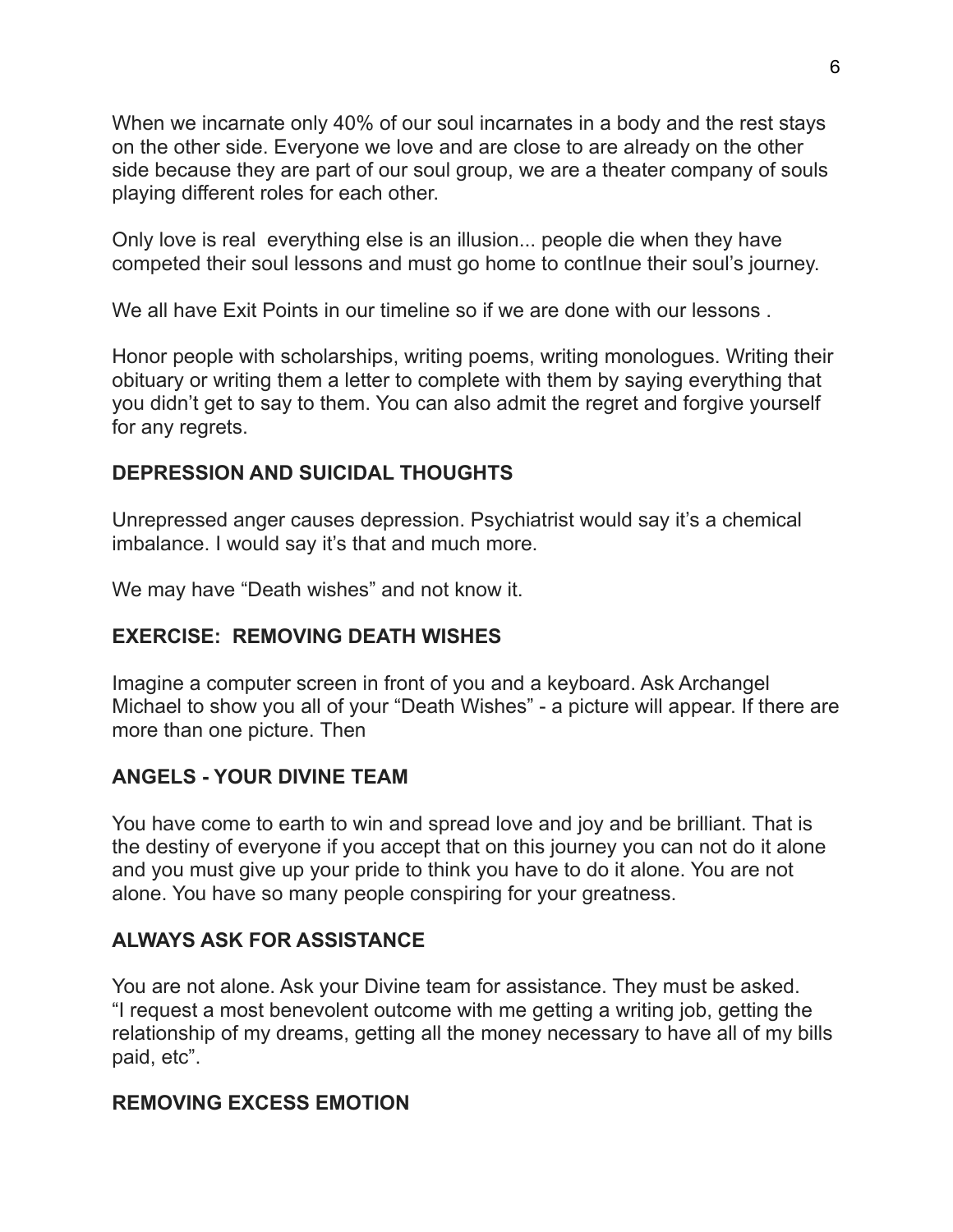We are not able to stand in our power because we are often trigged to our past traumas. By removing excess emotions connected to our traumas we can avoid being triggered.

### *WAYS TO REMOVE EXCESS EMOTION & NEGATIVITY:*

Take baths with a cup of epsom salt for at least 30 minutes as often as possible

Drain excess emotions from the pictures of your memories with the assistance of Archangel Michael.

## **DRAINING BITTERNESS OUT OF YOU**

ArchAngel Michael please drain all bitterness connected to pain, suffering, trauma and loss of opportunity from my body, mind, heart, and spirit and clear and release it out of all of my chakras and ground this energy. Now please fill me up with gold light from the tips of my toes to the top of my head until it spills out of my head. Thank you.

### **DRAINING TRAUMA, PAIN & SUFFERING CONNECTED TO HEARTBREAK**

ArchAngel Michael please drain all pain, suffering, trauma connected to heartbreak from my body, mind, heart, and spirit and clear and release it out of all of my chakras and ground this energy. Now please fill me up with gold light from the tips of my toes to the top of my head until it spills out of my head. Thank you.

### **DRAINING ALL SHAME CONNECTED TO BEING REJECTED**

ArchAngel Michael please drain all pain, suffering, trauma connected to shame from being rejected from my body, mind, heart, and spirit and clear and release it out of all of my chakras and ground this energy. Now please fill me up with gold light from the tips of my toes to the top of my head until it spills out of my head. Thank you.

### **DRAINING ALL ANGER CONNECTED TO BEING REJECTED**

ArchAngel Michael please drain all anger, pain, suffering, trauma connected to being rejected from my body, mind, heart, and spirit and clear and release it out of all of my chakras and ground this energy. Now please fill me up with gold light from the tips of my toes to the top of my head until it spills out of my head. Thank you.